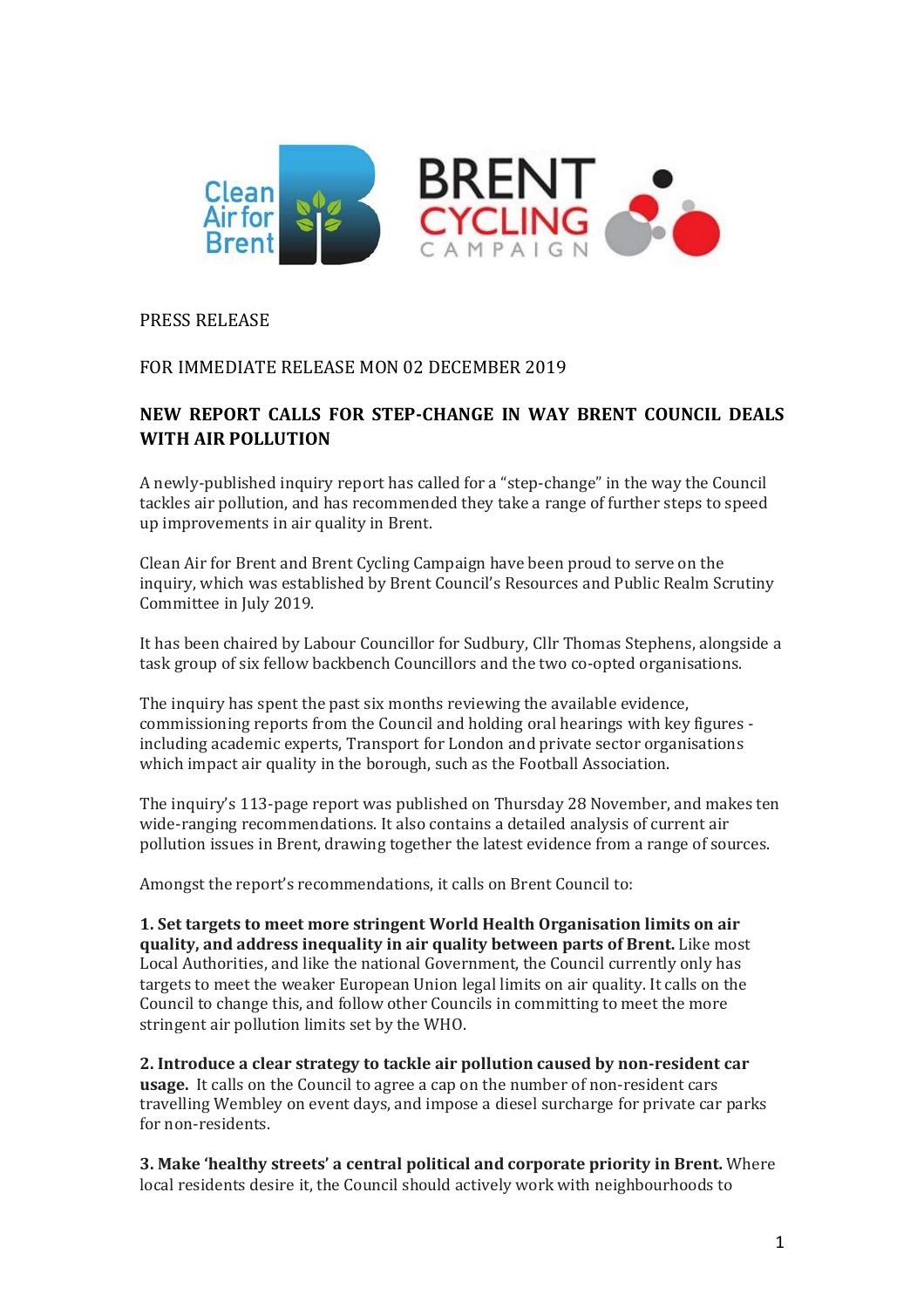promote greener, healthier streets which promote active travel. The report also sets out a range of areas where the Council could play a more active role in lobbying for better public transport accessibility and walking and cycling infrastructure in Brent.

**4. Expand measures to tackle air pollution in schools.** It calls on the Council to expand the successful School Streets initiative - currently being piloted in two Brent Primary schools - and work with every school in the borough to explore School Streets.

**5. Spearhead a public awareness campaign on air quality.** Amongst other things, it calls on the Council to broaden and intensify the fight against engine idling, equipping a much wider range of council staff and others to enforce idling laws.

The report also calls on the Council to lead by example, and minimise the air quality impact of its own policies. This includes by setting a clear timetable for greening its own cars and bin lorries; and ensuring its construction processes, including for footways, minimise impact on air pollution and the environment.

The report is due to be formally considered by the Council's Resources and Public Realm Scrutiny Committee on Wednesday 4 December. Once formally approved, each of its recommendations will be considered by Cabinet in the New Year. If formally adopted by Cabinet, these recommendations will then be implemented by the Council.

Crucially, the scrutiny inquiry has called for the Council to establish a dedicated team of officers to drive forward these recommendations, with sole and specific responsibility of tackling air pollution and the environment across Brent.

You can read the full report here: [http://democracy.brent.gov.uk/documents/s92329/Final%20Report%20-](http://democracy.brent.gov.uk/documents/s92329/Final%20Report%20-%20Air%20Quality%20Scrutiny%20Inquiry%204th%20December%202019.pdf) [%20Air%20Quality%20Scrutiny%20Inquiry%204th%20December%202019.pdf](http://democracy.brent.gov.uk/documents/s92329/Final%20Report%20-%20Air%20Quality%20Scrutiny%20Inquiry%204th%20December%202019.pdf)

## **QUOTES:**

#### **Cllr Thomas Stephens, Labour Councillor for Sudbury and Chair of the Air Quality Scrutiny Inquiry, said:**

"Air pollution is the single greatest environmental risk to ill health in the UK, and the fourth greatest threat to public health after cancer, heart disease and obesity. Four of the ten most polluted areas of London are in this borough.

"I know that the whole Council recognises that this is a severe and much-neglected public health crisis, and for the sake of current and future generations we must redouble our efforts to address this problem.

"This report sets out a clear vision to bring every neighbourhood in Brent within healthy, World Health Organisation limits for air quality. Our ten recommendations build on the successful steps already taken by the Council, including our recent declaration of a climate emergency. If adopted, it would help make Brent a leading borough in the steps we are taking to improve air quality and tackle the climate crisis."

#### **Mark Falcon, Chair of Clean Air for Brent said:**

**"**This report should lead to a step change in efforts to improve poor air quality in our Borough. We have been pleased to be involved with the inquiry for the last few months -